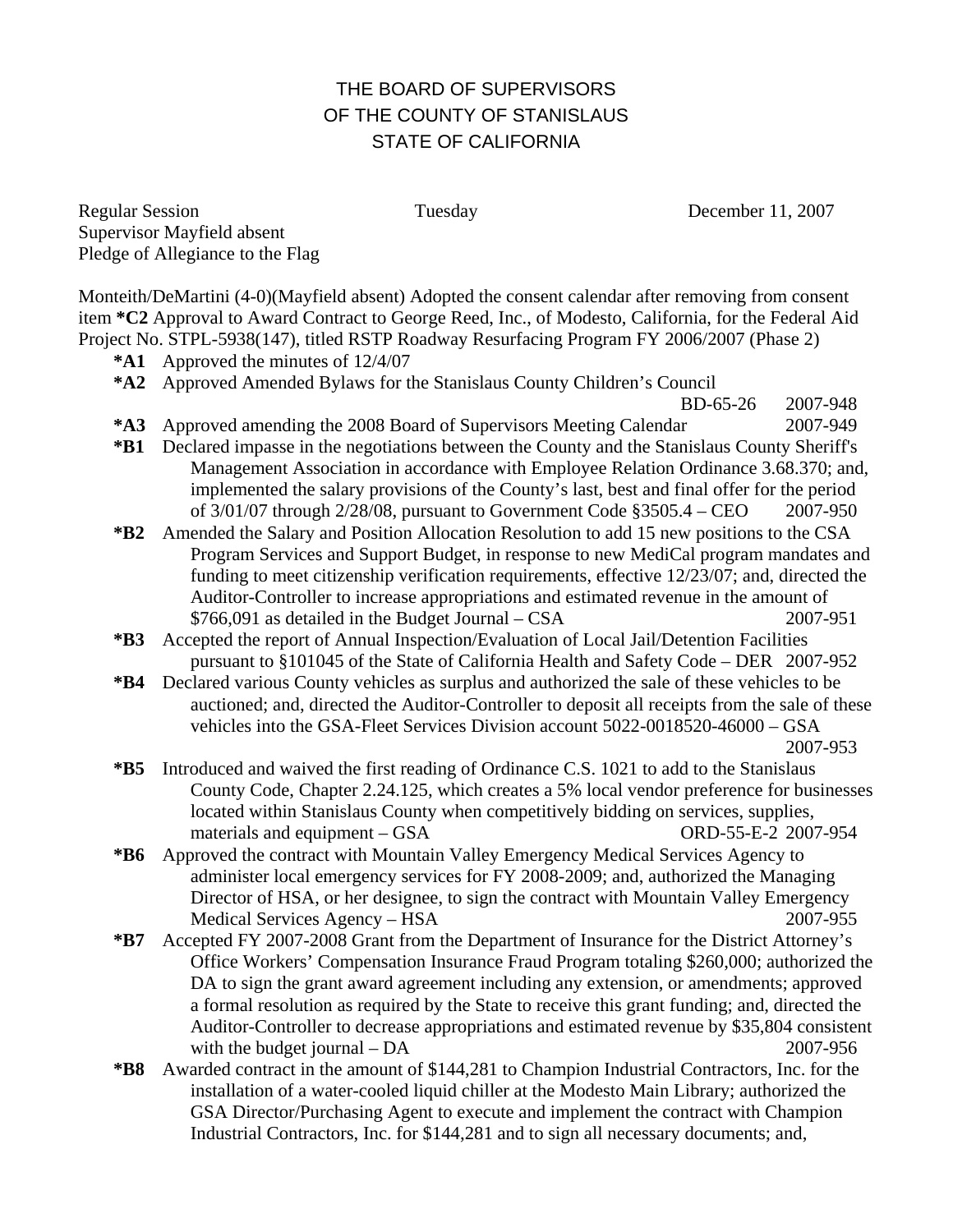authorized the GSA Director/Purchasing Agent to execute change orders in accordance with Public Contract Code  $\S 20142 - \text{Library}$  2007-957

- **\*B9** Approved and accepted the final contract with Wylie Construction of Modesto, CA, as follows: original contract of \$396,000 plus total change orders of \$33,172 for a total contract cost of \$429,172; approved a change order to Clark and Sullivan in the amount of \$28,694 for the work of revising the audio-visual switch disconnects at the Mary Stuart Rogers and Foster Family stages; and, authorized the Project Manager to sign, and staff to record the necessary Notices of Completion – CEO 2007-958
- **\*C1** Finds that all subdivision improvements required for the Suncrest Estates II Subdivision by the Subdivision Improvement Agreement, executed by Suncrest/Denair, LLC. and the Stanislaus County Board of Supervisors, on 12/5/06 have been constructed to the satisfaction of Stanislaus County; finds that said agreement was recorded on 12/7/06 as Document No. 2006-0178834-00 and filed with the Stanislaus County Clerk Recorder's Office; accepted all streets, avenues, and roads, and the drainage system within Suncrest Estates II Subdivision for maintenance by Stanislaus County; pursuant to §66499.7(a) of the Subdivision Map Act, authorized the release of Performance Bond No. 568725S, issued by INSCO Insurance Services, Inc. in the amount of \$264,869.00 for faithful performance of the Subdivision Improvement Agreement; pursuant to §66499.7(b) of the Subdivision Map Act, upon receipt of a Mechanic's Lien Guarantee, authorized the release of Labor and Materials Bond No. 568725S, issued by INSCO Insurance Services, Inc. in the amount of \$132,434.50 for payment of labor and materials; and, the Mechanic's Lien Guarantee must be dated a minimum of 61 days after the filing of the appropriate Notice of Completion, be in the amount of \$132,434.50, be prepared by a title company, be to the benefit of Stanislaus County and state that there are no liens of record – PW 2007-959
- **\*C3** Approved the City of Riverbank fueling their compressed natural gas vehicles at the Stanislaus County Compressed Natural Gas (CNG) Fueling Station; and, authorized the Director of Public Works to execute the agreement with the City of Riverbank – PW

C-1-A-19 2007-960

**\*C4** Approved the agreement with the City of Riverbank to construct two Compressed Natural Gas (CNG) maintenance facilities; authorized the Chairman of the Board to execute the agreement; and, authorized the Auditor-Controller to increase appropriations by \$10,000 as detailed in the Budget Journal Form for the preliminary engineering local match portion for construction of two CNG maintenance facilities – PW C-1-A-20 2007-961

DeMartini/Monteith (3-0)(Mayfield absent)(Grover abstained) **\*C2** Awarded contract in the amount of \$1,545,975 to George Reed, Inc., of Modesto, CA, for the construction of the Federal Aid Project No. STPL-5938(147), "RSTP Roadway Resurfacing Program FY 2006/2007 (Phase 2)"; authorized the Director of Public Works to execute a contract with George Reed, Inc., for \$1,545,975 and to sign necessary documents; directed the Auditor-Controller to make the necessary budget adjustments per the financial transaction sheet; authorized the Director of Public Works to execute change orders in accordance with Public Contract Code, §20142; and, upon project completion, authorized the Director of Public Works to accept the completed improvements and perform all necessary closeout activities - PW

## **Rescinded the above action for Item \*C2 due to lack of a 4/5 vote**

Monteith/DeMartini (3-0)(Mayfield absent)(Grover abstained) **\*C2 Amended** the item to consider Staff Recommendations Nos. 1, 2, 4, 5 and continued Staff Recommendation No. 3 to a future date (due to the requirement of a 4/5 vote); approved Staff Recommendations Nos. 1, 2, 4, 5 as follows: awarded contract in the amount of \$1,545,975 to George Reed, Inc., of Modesto, California, for the construction of the Federal Aid Project No. STPL-5938(147), RSTP Roadway Resurfacing Program FY 2006/2007 (Phase 2); authorized the Director of Public Works to execute a contract with George Reed, Inc., for \$1,545,975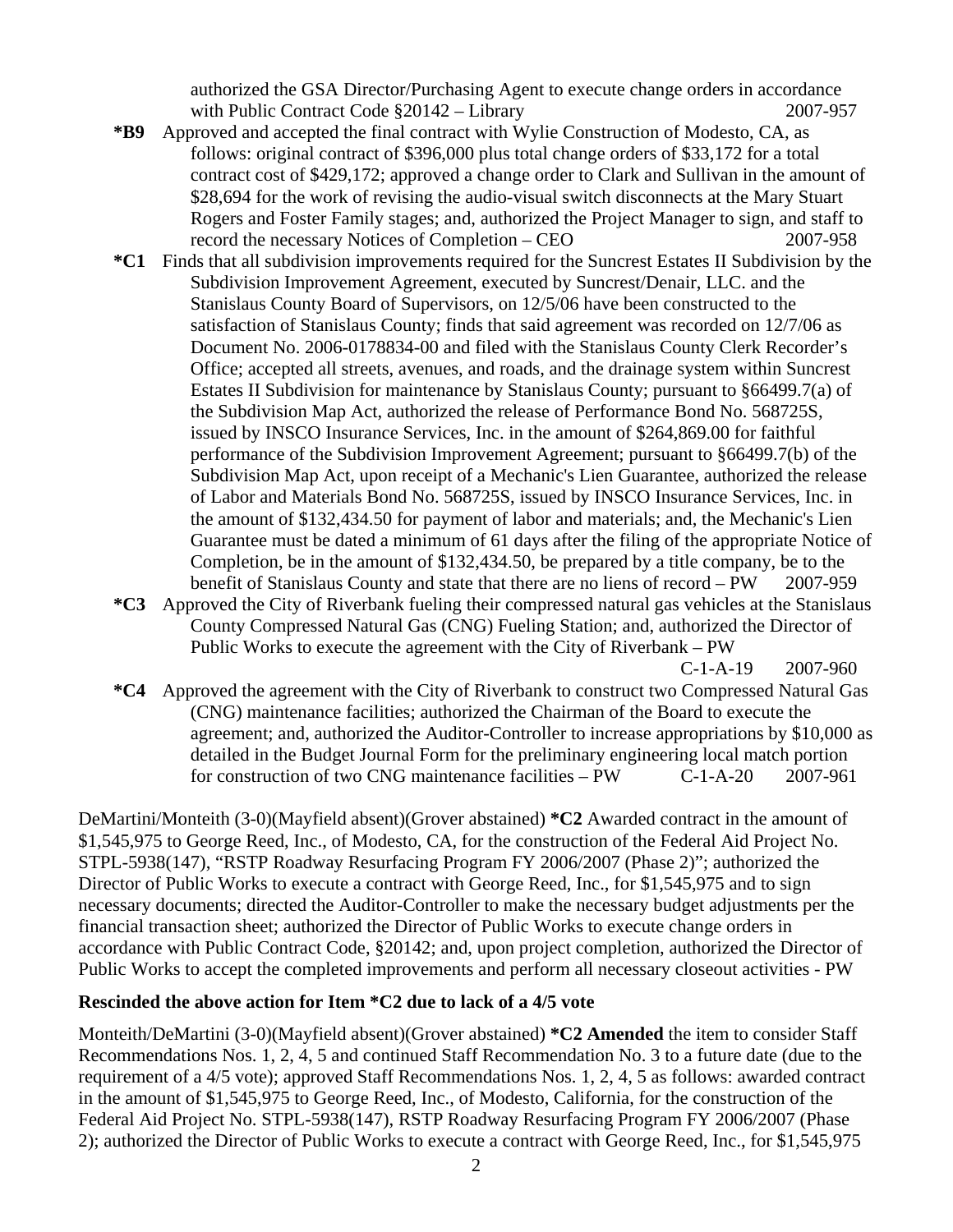and to sign necessary documents; authorized the Director of Public Works to execute change orders in accordance with Public Contract Code, §20142; and, upon project completion, authorized the Director of Public Works to accept the completed improvements and perform all necessary closeout activities – PW 2007-962

Grover/Monteith (4-0)( Mayfield absent) **B10** Approved the relocation of the Urgent Care/After Hours Services to the Paradise Medical Office and designated the Paradise Medical Office as the site to provide primary care services to the Medically Indigent Adult program patients; and, authorized the Managing Director of HSA to take those reasonable actions necessary to implement this recommendation – HSA 2007-963

## **Recessed to sit as the Stanislaus County Redevelopment Agency at 9:21 a.m.**

Grover/DeMartini (4-0)(Mayfield absent) **9:15am II** Approved the consent calendar

- **9:15am** \***III-A** Approved the minutes of 8/28/07
- **9:15am** \***VI-A** Authorized the expenditure of \$60,000 of Housing Set-Aside funds for the purchase of one (1) single–family residential lot in the Airport Neighborhood Redevelopment subarea 2007-965

DeMartini/Grover (4-0)(Mayfield absent) **9:15am VI-B** Accepted the FY 2006-07 Financial Report including the Annual Audit of the Stanislaus County Redevelopment Agency as required by Health and Safety Code §33080.1; accepted the FY 2006-07 Redevelopment Agency Activities Report; and, authorized the submittal to the Board of Supervisors 2007-966

## **Reconvened to sit as the Stanislaus County Board of Supervisors at 9:24 a.m.**

Grover/DeMartini (4-0)(Mayfield absent) **9:20 am** Conducted the public hearing, waived the second reading of Ordinance C.S. 1017 amending Title 16 of the Stanislaus County Code, and adopting by reference the California Code of Regulations Title 24, 2007 Edition, of the California Building Code; finds that the proposed changes and modifications to the 2007 California Building Standards contained in the proposed ordinance are necessary because of local climatic, geological, and/or topographical conditions, as detailed in the proposed ordinance; finds that the proposed ordinance is exempt under the provision of CEQA pursuant to State Guidelines §15061(b)(3); adopted Ordinance C.S. 1017; and, directed the Building Official to file the adopted ordinance and the Board's findings with the California Building Standards Commission – Planning ORD-55-D-13; 2007-967 & 2007-968

Grover/Monteith (3-1)( Mayfield absent)(DeMartini opposed) **B11** Based upon the testimony received, the staff report and all exhibits attached, the Board finds after reviewing all exhibits and documents, including but not limited to the staff report, the hearing officer's decision of 08/18/06, the transcript and exhibits of the hearing conducted on 08/16/06, and all other exhibits, documents and letters attached to the Staff Report or provided to the Board, that: 1) Clark & Sullivan listed Custom Air as Subcontractor on the Gallo Project; 2) in May of 2006, Clark & Sullivan hired Modern Air to replace Custom Air without first requesting permission from County; 3) County staff told Clark & Sullivan in a letter that it must comply with the provisions of the Subcontractor Act regarding substitution of Custom Air; 4) Clark & Sullivan requested consent of the County to substitute Modern Air in place of Custom Air in a letter dated 07/31/06, which was some time after Modern Air had already begun work on the Gallo Project; 5) the County never consented to the substitution of Custom Air and told Clark & Sullivan to schedule a hearing; 6) Clark & Sullivan disregarded the Subcontractor Act by bringing in Modern Air instead of working out its contract dispute with Custom Air; 7) the County retained Paul Taylor to act as a hearing officer on the substitution request issue; 8) Clark & Sullivan representatives participated in the hearing on 08/16/06 along with representatives of Custom Air; 9) the hearing officer issued findings and conclusions and held: (a)Modern Air was performing work on the Gallo Project without the County's consent, (b) Clark & Sullivan had already substituted Modern Air in place of Custom Air without the County's